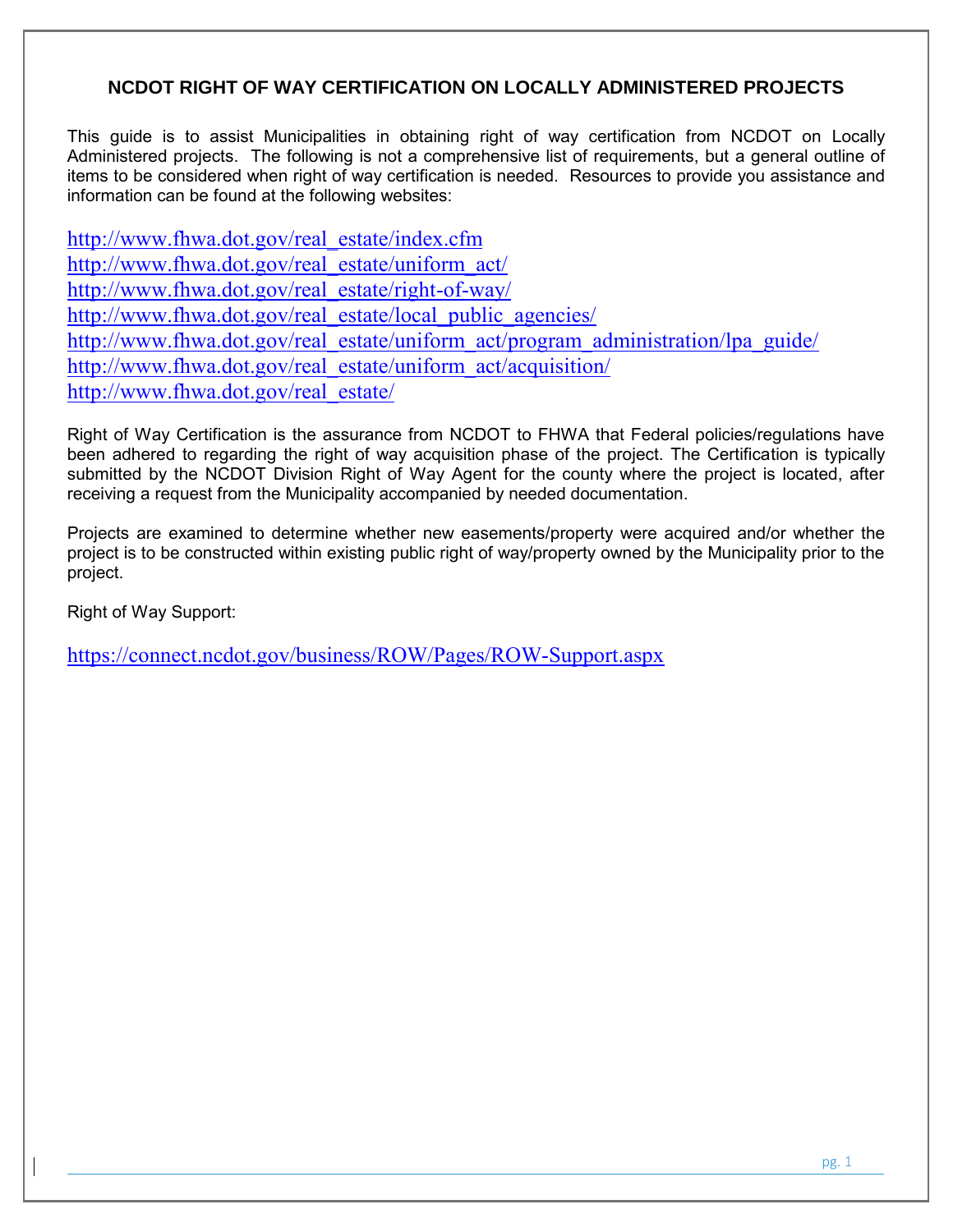## **Obtaining Right of Way Certification – Step 1 : Documenting Existing Right of Ways**

If a project can be constructed within existing public right of way, the Municipality should provide the following to the Division Right of Way Agent:

Provide plan sheets showing the improvements such as driveways etc., along with the existing public right of way limits. Therefore **existing public right of way should be verified prior to construction plan development.** Existing public right of way limits should not be assumed to be a certain width. County Tax maps and Geographic Information System (GIS) are not necessarily an accurate indicator of existing public right of way limits.

The NCDOT recognizes four basic ways of proving existing right of way limits:

- (1) Recorded right of way/deed/easement
- (2) Recognition of right of way limits within a recorded deed/plat map of the subject property The deed/map is specific to each property. Note: a right of way width on one property can't be assumed by virtue of a deed/map of another property owner.
- (3) A survey which locates the property corners of the subject property preferably by a Registered Licensed Surveyor (RLS)
- (4) Existing maintenance limits if this is used on non-NCDOT roads, the Municipality should furnish a letter on their letterhead, stating the r/w width claimed by them.

On NCDOT roads, the NCDOT may be able to provide information to assist the Municipality in determining the existing right of way limits. However, it is ultimately the responsibility of the Municipality to locate and plot to the existing public right of way along its proposed project.

The project may also utilize property owned by the Municipality prior to the project concept; however this property may not qualify for reimbursement or credits. Copies of recorded deeds or dates of deeds will be needed along with an explanation of purchase and process utilized.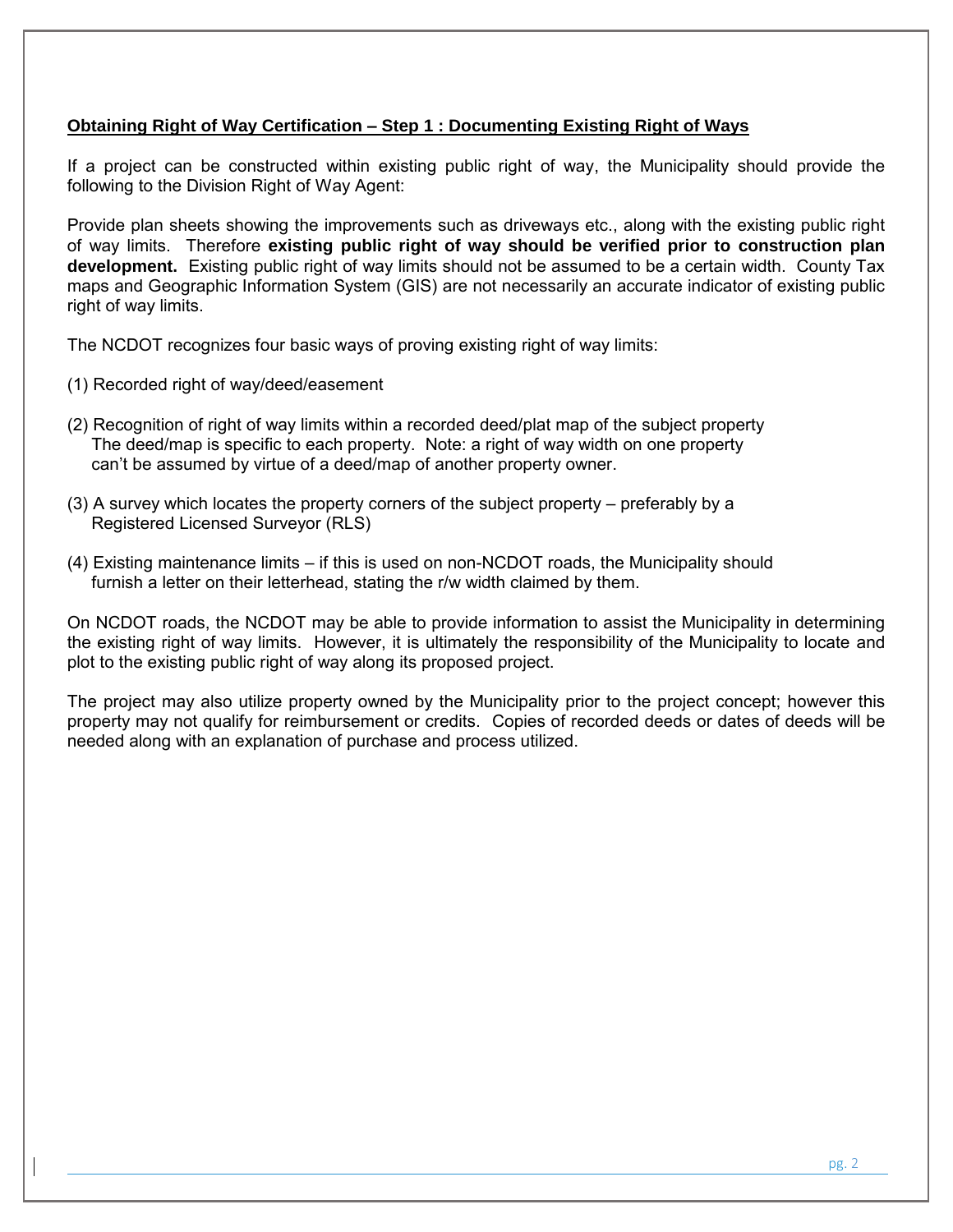# **Obtaining Right of Way Certification – Step 2: Acquiring New Right of Way**

Acquisition resources listed at:

[http://www.fhwa.dot.gov/real\\_estate/publications/your\\_rights/,](http://www.fhwa.dot.gov/real_estate/publications/your_rights/) specifically [http://www.fhwa.dot.gov/real\\_estate/49cfr24fr.pdf](http://www.fhwa.dot.gov/real_estate/49cfr24fr.pdf) should be followed.

Highlights of this section are:

- 1. The property owner must be informed that he/she is entitled to receive fair market value for the portion of their property needed for the project.
- 2. The property owner shall also be informed of his/her right to an appraisal regardless if the valuation problem is not complicated and the estimate is no more than \$10,000. If the value of the property needed is estimated to be \$10,000 or less the Municipality may determine the value based on a review of available data. Evidence to support the estimated value should be submitted to the NCDOT Division Right of Way Agent prior to making an offer. Values that exceed \$10,000 and condemnation claims must be appraised by a DOT approved appraiser. DOT will review all appraisals and charge time to the assigned WBS element; therefore authorized funding must be set up.
- 3. After being notified in accordance with (1) and (2) above, an owner may donate the property that is needed for the project. **(PROPERTY OWNER DONATION WAIVER RELEASE FORM WILL BE NEEDED)**
- 4. If an appraisal is required, the owner shall be given the opportunity to accompany the appraiser during the inspection of the property. **(APPRAISALS NEEDED FOR VALUES THAT EXCEED \$10,000.00 AND/OR CONDEMNATION CLAIMS)**
- 5. The appraisal must be reviewed and approved by the NCDOT Area Appraisal Office to assure that it meets applicable appraisal requirements. The NCDOT Appraisal Office will determine the just compensation on all appraisals prior to the Municipality making any offers.
- 6. The owner shall be given a written offer that reflects an amount not less than the approved just compensation. **( A REVISED OFFER WILL BE NEEDED IF THE JUST COMPENSATION CHANGES DUE TO A WAIVER VALUATION LATER BEING APPRAISED DUE TO CONDEMNATION OR AREA OF TAKE CHANGES THAT WARRANT A VALUE ADJUSTMENT)**

Obtaining Right of Way Certification – Step 3: Submission to Right of Way Office

Upon your request for r/w certification, the Municipality should forward plans sheets showing existing public right of way, and new easements/property needed for the project, copies of recorded easements, valuation evidence or copy of approved appraisal, copies of written offer communication; if a property owner utilizes a donation, evidence that the owner was informed of (1) and (2) (attached release form should be used); and uniform acknowledgement form. Notaries should be adjusted on an additional sheet if necessary per the North Carolina Notary Public requirements.

It is important that the Municipality contact NCDOT if there are questions regarding the right of way acquisition/certification process and policies to avoid misinterpretations.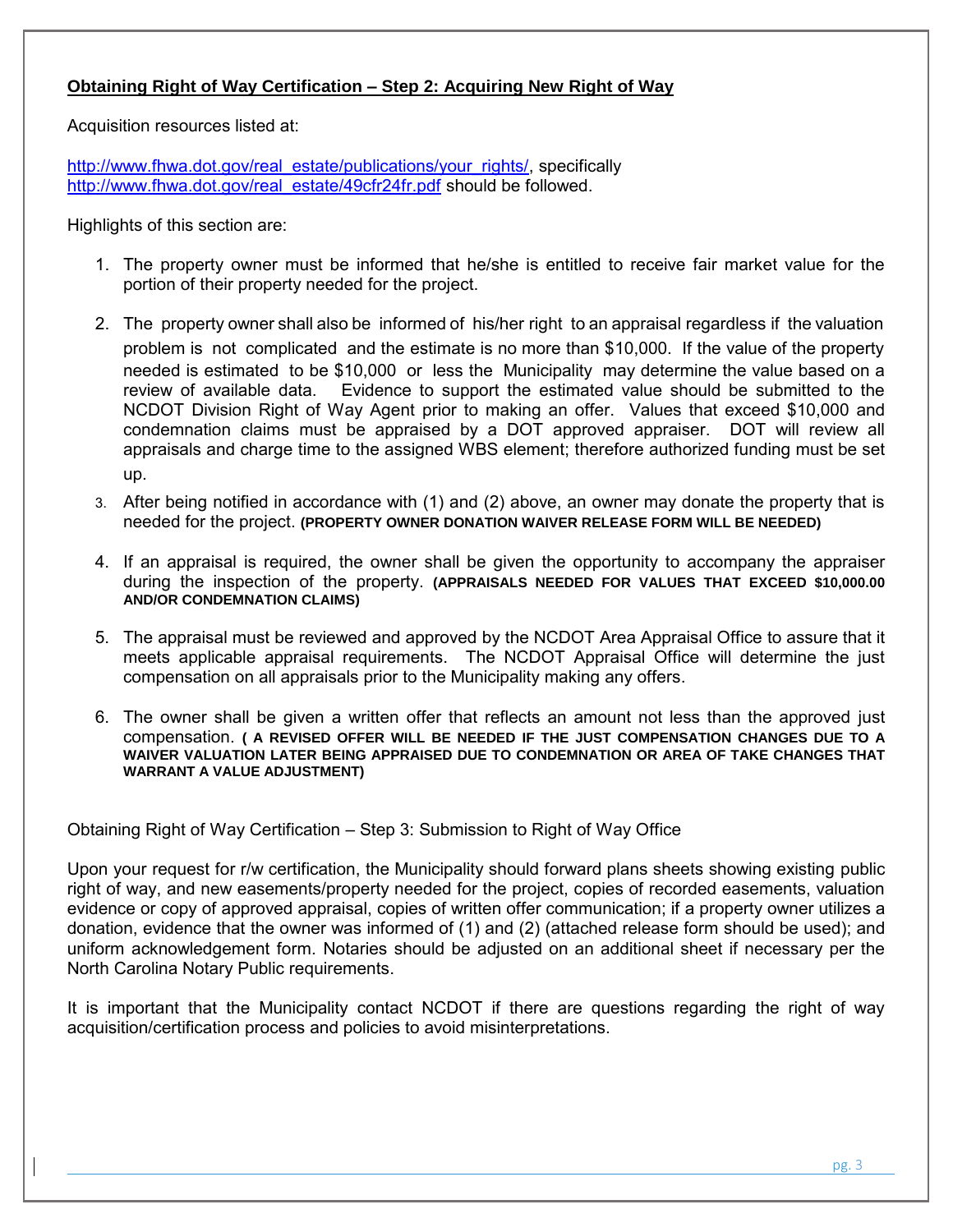#### **PROPERTY OWNER DONATION WAIVER RELEASE FORM**

| WBS Element:                     |  |
|----------------------------------|--|
| <b>TIP Project Number:</b>       |  |
| Name of Applicant:               |  |
| Description/Location of Project: |  |
|                                  |  |

This is to certify that in connection with the above project, I (we) have been advised that:

- 1. At no expense to us, we understand and have been informed that we may elect to have our property appraised by a qualified appraiser to determine the *fair market value* of the property needed for the project if the property is valued over \$10,000.00. If the valuation problem is uncomplicated the municipality may determine the value based on an internal valuation approved by NCDOT
- 2. The appraisal will be reviewed by a Review Appraiser approved by NCDOT.
- 3. Based on said appraisal or waiver valuation, we will be offered just *compensation* for all property needed.

We further certify that any decision on our part to donate or convey the property needed at less than fair market value is made with full knowledge of the above.

|                 | (Seal)<br>(Seal)                                                                                                                                                    |        |
|-----------------|---------------------------------------------------------------------------------------------------------------------------------------------------------------------|--------|
|                 | $\equiv$ (Seal)<br><u>(Seal)</u> (Seal)                                                                                                                             |        |
|                 | North Carolina,<br>County                                                                                                                                           |        |
|                 | a Notary Public for<br>County, North Carolina, do hereby certify that<br>I,                                                                                         |        |
|                 | personally appeared before me this day and acknowledged the due execution<br>of the foregoing instrument.<br>Witness my hand and official seal this the<br>$, 20$ . | day of |
|                 | <b>Notary Public</b>                                                                                                                                                |        |
| (Official Seal) | My commission expires:                                                                                                                                              |        |
|                 | North Carolina,<br>County                                                                                                                                           |        |
|                 | a Notary Public for<br>I,<br>County, North Carolina, do hereby certify that                                                                                         |        |
|                 | personally appeared before me this day and acknowledged the due execution<br>of the foregoing instrument.                                                           |        |
|                 | Witness my hand and official seal this the<br>, 20                                                                                                                  | day of |
|                 | Notary Public                                                                                                                                                       |        |
| (Official Seal) | My commission expires:                                                                                                                                              |        |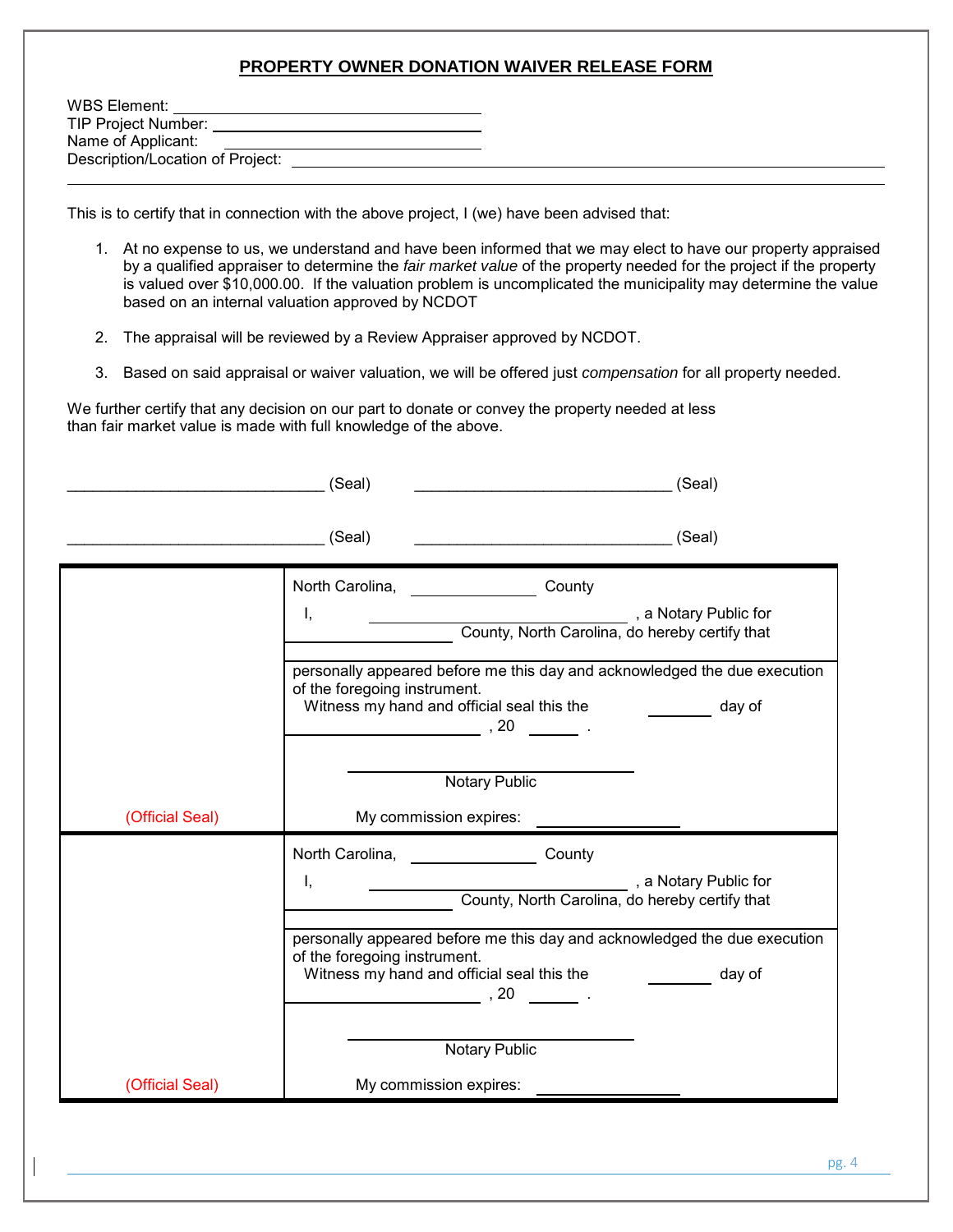## **LOCAL PUBLIC AGENCY (LPA)/LOCAL GOVERNMENT AGENCY (LGA)/ METROPOLITIAN PLANNING ORGANIZATION (MPO) UNIFORM ACT ACKNOWLEDGEMENT FORM**

WBS Element: TIP Project Number: Name of Applicant: Description/Location of Project:

\_\_\_\_\_\_\_\_\_\_\_\_\_\_\_\_\_\_\_\_\_\_\_\_\_\_\_\_\_\_\_\_\_\_

l

Below is a list of properties acquired as a part of this project:

Owner Name Owner Paid (Yes/No) Amount Paid How Value Determined

Below is a list of condemned properties as part of this project:

Owner Name Was offer made (Yes/No) Offer Amount Was Property Appraised (Yes/No)

This is to certify that in connection with the above project, all of the above owners have been advised that:

- 1. At no expense to us, we may elect to have our property appraised by a qualified appraiser to determine the *fair market value* of the property needed for the project if the property is valued over \$10,000.00 or condemned.
- 2.All appraisals were reviewed and approved by NCDOT Area Appraisal Office.
- 3. All wavier valuation were reviewed and approved by an NCDOT Division Right of Way Agent
- 4. Based on said appraisal wavier valuation, they have been offered just compensation for all property needed as determined by NCDOT